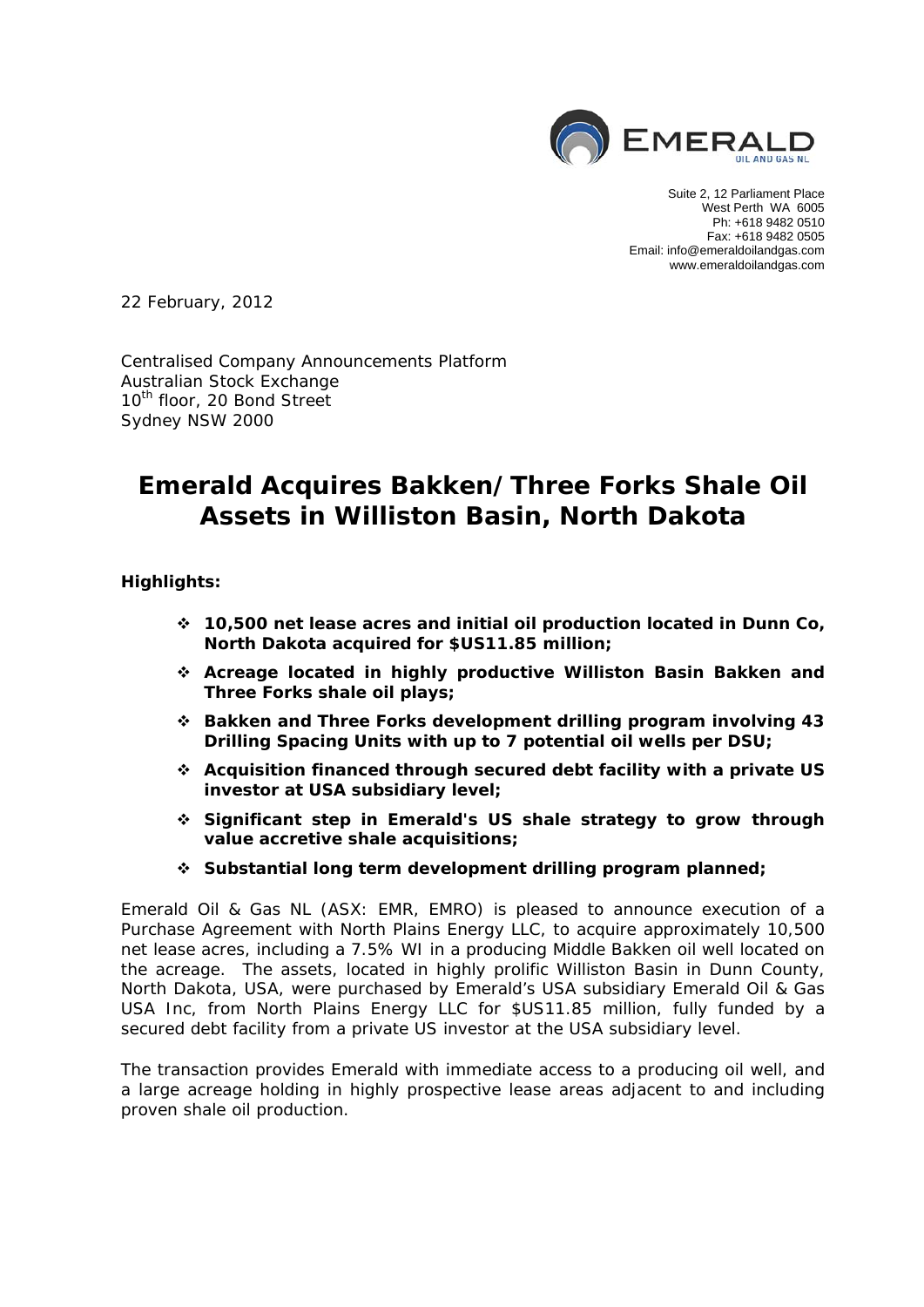

# **Williston Basin, North Dakota, USA**

The lease acreage is spread over three areas in Dunn Co, North Dakota - Central, South Central and Southwest. All of these areas are prospective for oil in both Middle Bakken and Three Forks formations. Public well permitting information shows the dominant operators near these three areas to be expanding their drilling activity from nearby proved, producing areas toward our newly acquired leases. The Central and Southwest areas are immediately adjacent to proved Middle Bakken and Three Forks fields with immediately offsetting producing wells.

Acreage in and adjacent to proved producing areas in the Williston Basin Bakken/Three Forks play routinely trades at several thousand dollars per acre.

Some of Emerald's Central Dunn area acreage is already within the proved producing area, with Emerald holding a 7.48% WI in a producing oil well which demonstrated 30 day initial production rate (IP) of 640 barrels of oil per day (bopd) from the Middle Bakken in early 2011 and is currently producing more than 300 bopd  $(23<sup>+</sup>)$ bopd net to EMR). The operator recently permitted a second oil development well in the DSU, which the Company expects will be drilled in Q2/3 2012.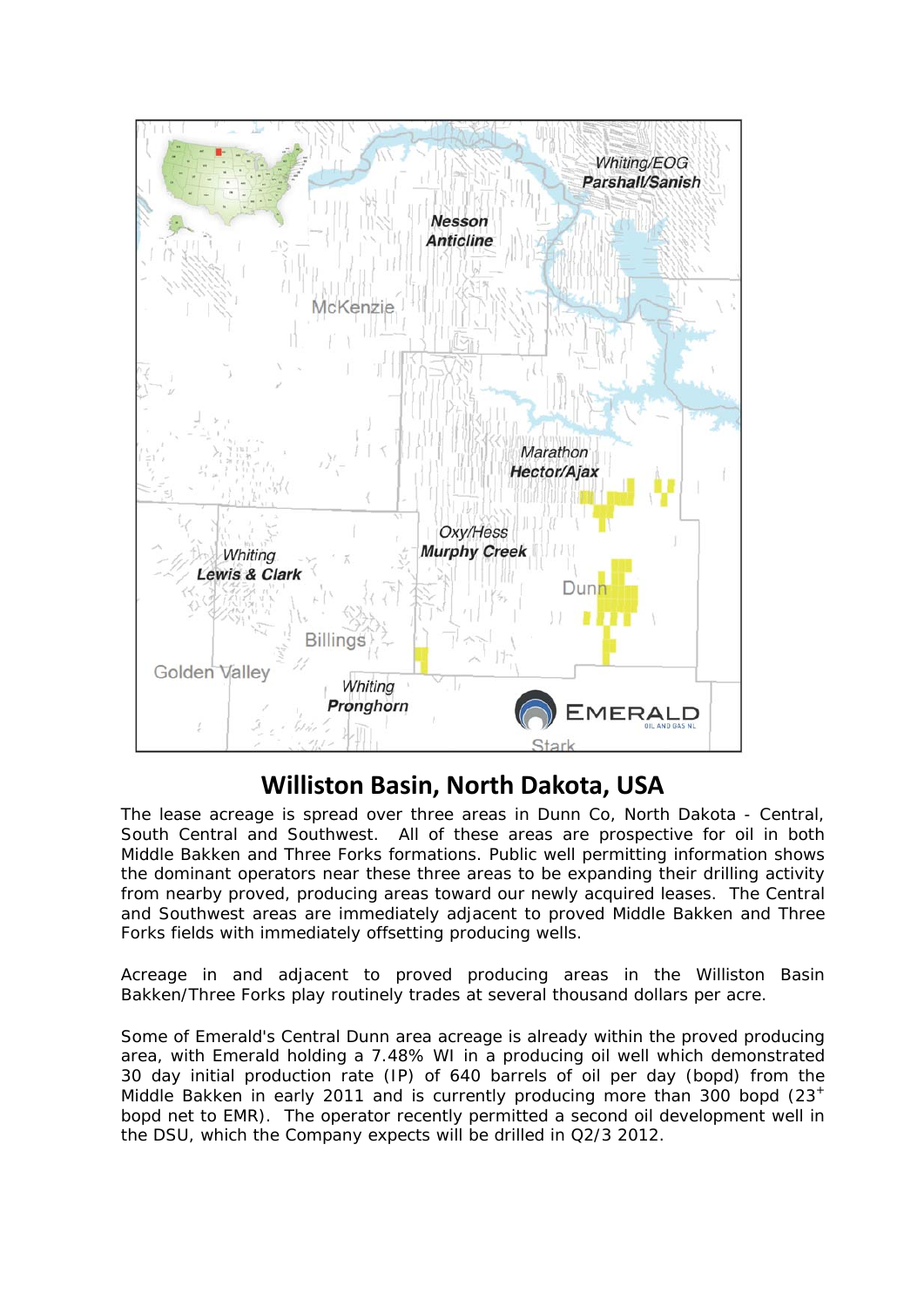

# **Emerald Williston Basin Lease Acreage – Dunn County, North Dakota**

Emerald's total lease holding comprises approximately 10,500 net acres, in 45 drilling spacing units (DSUs) of 1280 acres, with Emerald's working interests in individual DSUs varying between 1.5% and 75% for a total of 8 net DSUs. Each 1280 ac DSU can potentially be drilled out with up to 4 middle Bakken wells and 3 Three Forks wells per DSU, for a total of 7 development wells per DSU.

Emerald will operate 14 DSUs holding approximately 66% of its net acreage, with non-operated DSUs operated by large US shale operators such as Hunt, Hess, Marathon, Oxy and others. This provides Emerald with the ability to control the drilling program on the majority of its acreage, while participating in wells with some of the most experienced operators in Williston Basin.

Emerald currently has no firm drilling obligations, but is now in the process of assessing potential value adding drilling opportunities.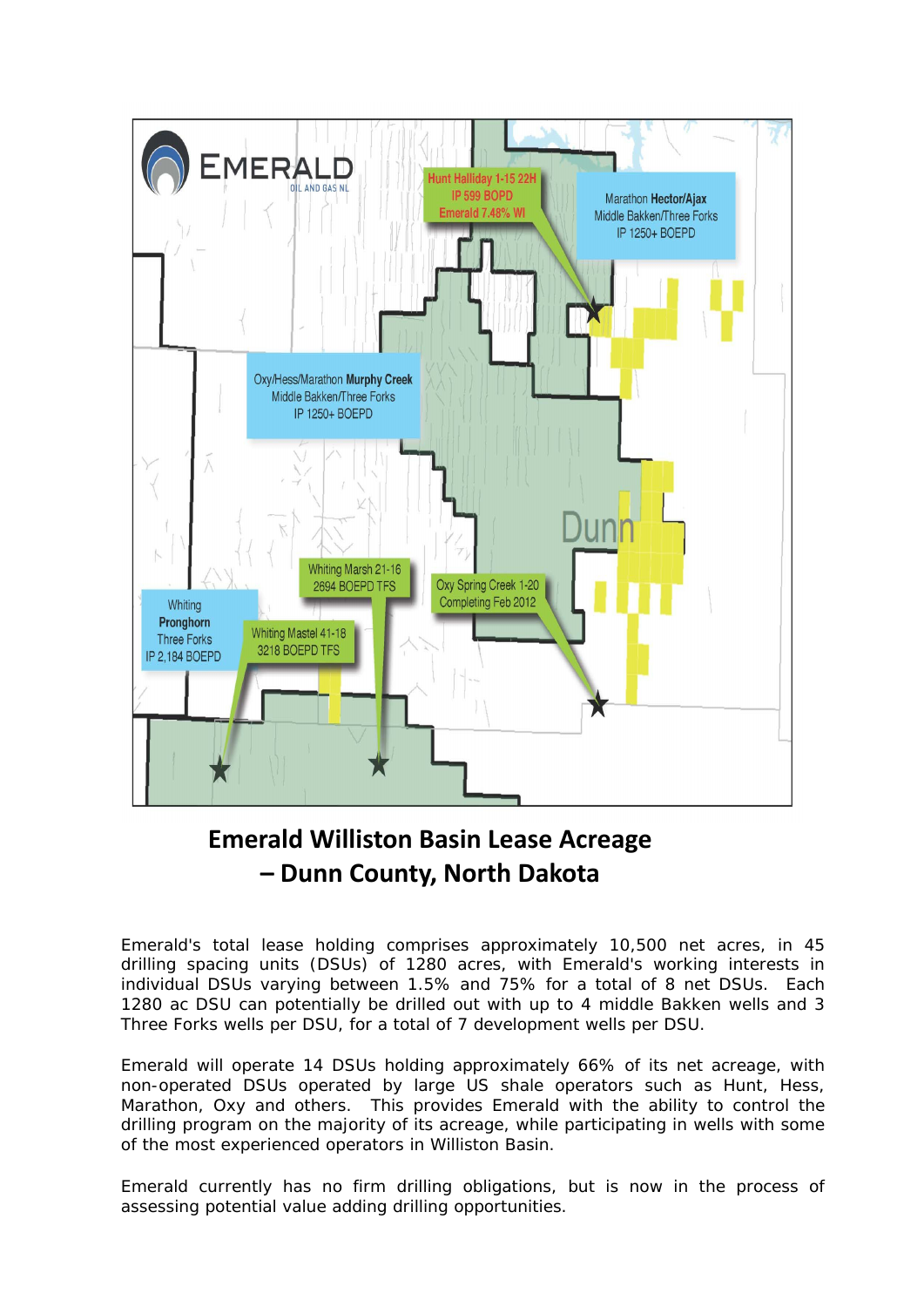Unlike the appraisal wells drilled in Emerald's GRB holdings in Colorado last year, all wells will be oil development wells designed and drilled as long horizontal oil producers completed with multi-stage fracs involving up to 30 individual fracture stimulation treatments along the length of the horizontal well. Individual wells cost approximately \$US8 million per well to drill and complete.

### **Debt facility with private US company**

The acquisition is being funded through a \$15 million debt facility from a private US company and provides Emerald with a significant funding platform to proceed with its stated US shale acquisition strategy. Interest is in the form of a small overriding royalty on the Dunn County leases. Term of the loan is 6 months and it is fully secured by Emerald's Dunn Co and Green River Basin assets. It is expected to be repaid with the proceeds of other US funding arrangements.

#### **Significant Step in US Shale Strategy**

Emerald directors consider this acquisition a significant step in the implementation of the Company's US Shale strategy announced in October, 2011.

This strategy involves growing EMR shareholder value by establishing it's wholly owned US subsidiary as an active US shale player, selectively pursuing value accretive shale acquisitions and accessing US capital markets to fund these acquisitions and related drilling programs. Large scale future funding for both acquisitions and development drilling will continue to be sourced in the US through Emerald's US subsidiary.

For more information please contact:

**Emerald Oil & Gas NL** Tel: +618 9482 0510

**MIKE KRZUS** 

**Managing Director** 

*mkrzus@emeraldoilandgas.com*